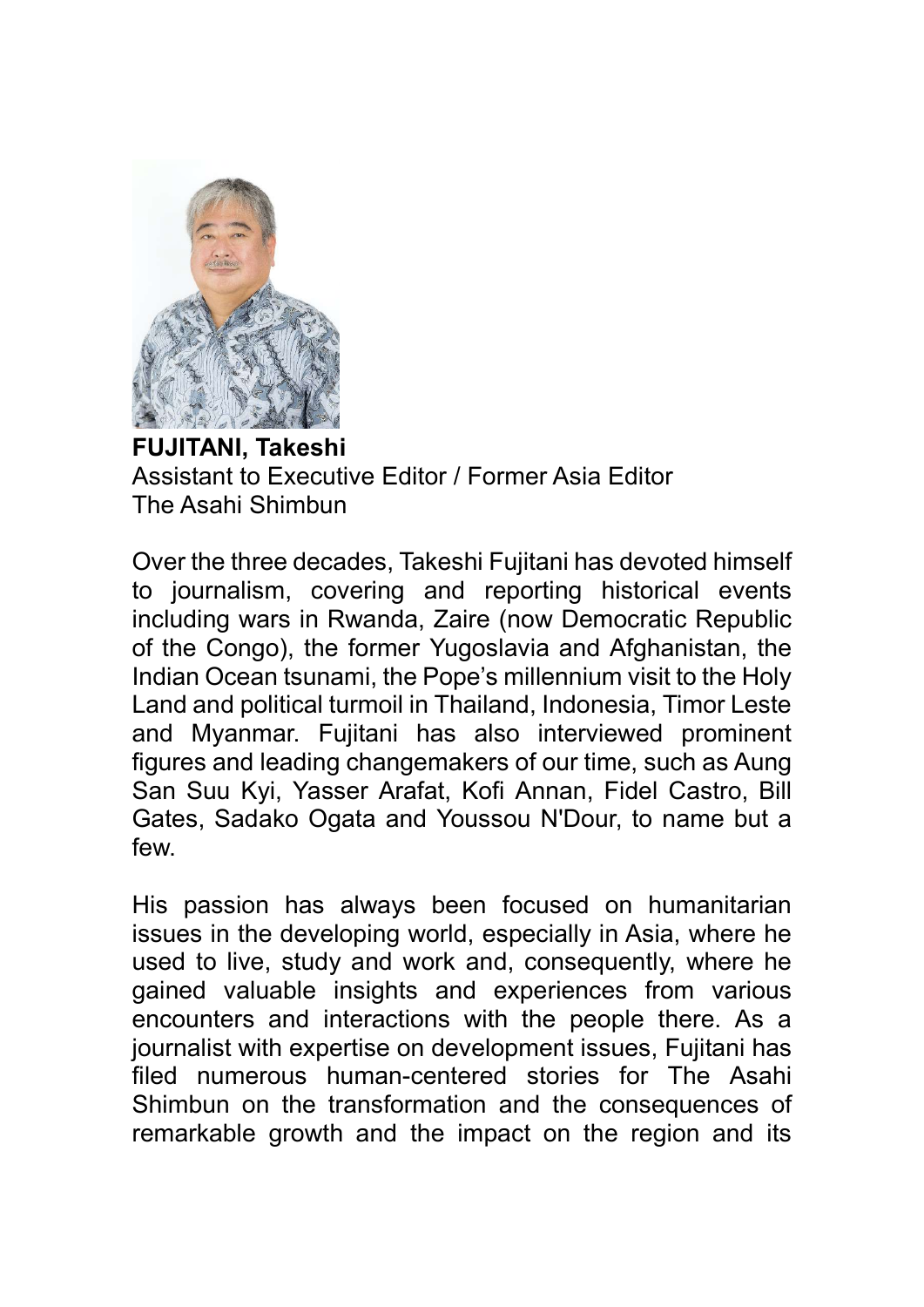societies.

In Tokyo, Fujitani has been a senior editor responsible for inviting distinguished world figures as guest editors for Asahi's special supplements on African development (specifically, Bono of U2 in 2008), and on innovative solutions for reducing poverty and infectious diseases in developing countries (Bill and Melinda Gates in 2017). These were unprecedented collaborations for the paper, which has over 140 years of history, to address global issues.

Fujitani earned BA in Liberal Arts at International Christian University, Tokyo and MA in Development Studies at School of Oriental and African Studies, University of London. Based on his first-hand experience as a reporter, Fujitani has copublished two books "John Paul II" and "Living After Tsunami".

藤谷健

朝日新聞編集担当補佐兼ジャーナリスト学校デジタル推進 担当部長、元アジア総局長

国際基督教大学(ICU)を卒業後、1987 年に朝日新聞社入社。 英字紙ヘラルド朝日記者や外報部次長、ローマ兼ベオグラー ド、ジャカルタ各支局長、アジア総局長、ソーシャルメディ アエディター、東京本社編集局長補佐などを務め、2019 年 10 月から現職。

大学在学中にフィリピン・ネグロス島のシリマン大学に留学 し、マルコス大統領が失脚した「ピープルパワー革命」を経 験した。またロンドン大学東洋アフリカ研究学院で開発学修 士号を取得。ジャーナリストとして、開発問題の視点を活か